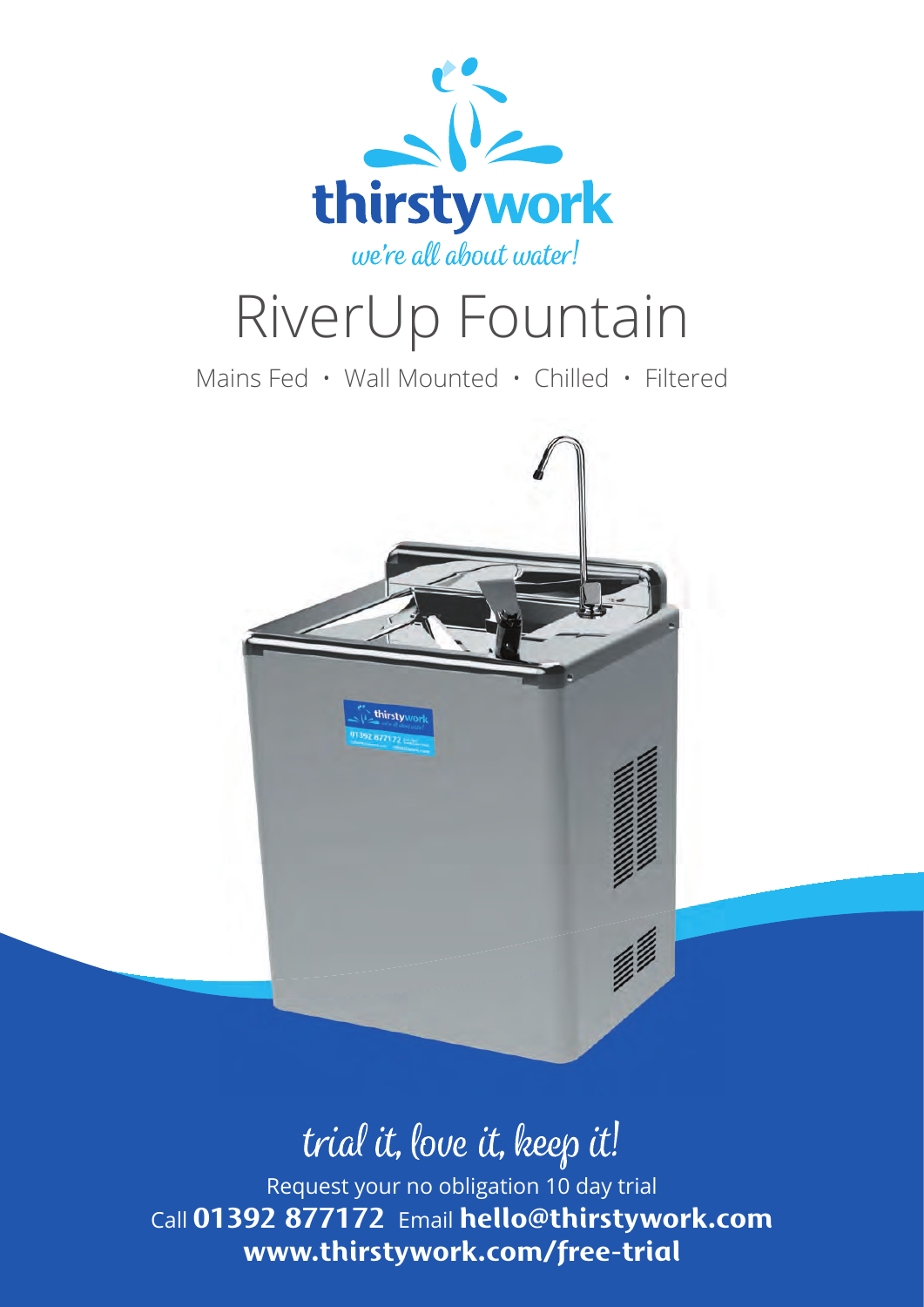

# RiverUp Fountain

Mains fed, wall mounted, cold water fountain



### **COLOUR OPTIONS**





## **WATER OPTIONS**



### **INSTALLATION OPTIONS**



## **KEY FEATURES**

- High volume water fountain
- Sleek style
- Suitable for public environments
- Safe and reliable
- Ice-bank cooling system
- 30 or 55 litres per hour output
- $\cdot$  Full filter change and servicing package included
- With **pura** filtration
- Optional **puraguard**  Antibacterial and antiviral protection

The RiverUp Fountain is connected to the water mains, ensuring constant quality, and the guarantee of a reliable system for drinking water in public areas.

It offers all the advantages of the floor standing model but in a smaller space. The range of taps makes it possible to drink directly from the jet and/or using a cup. The sink also features a drainage system.

Puraguard is a ground-breaking protective antimicrobial coating that can be applied to your dispensers taps on request, providing 24hr protection against the growth of microbes (bacteria, moulds, fungi and viruses). Ask us for more information, and to request this coating.

| Height: | 505mm |
|---------|-------|
| Width:  | 432mm |
| Depth:  | 360mm |